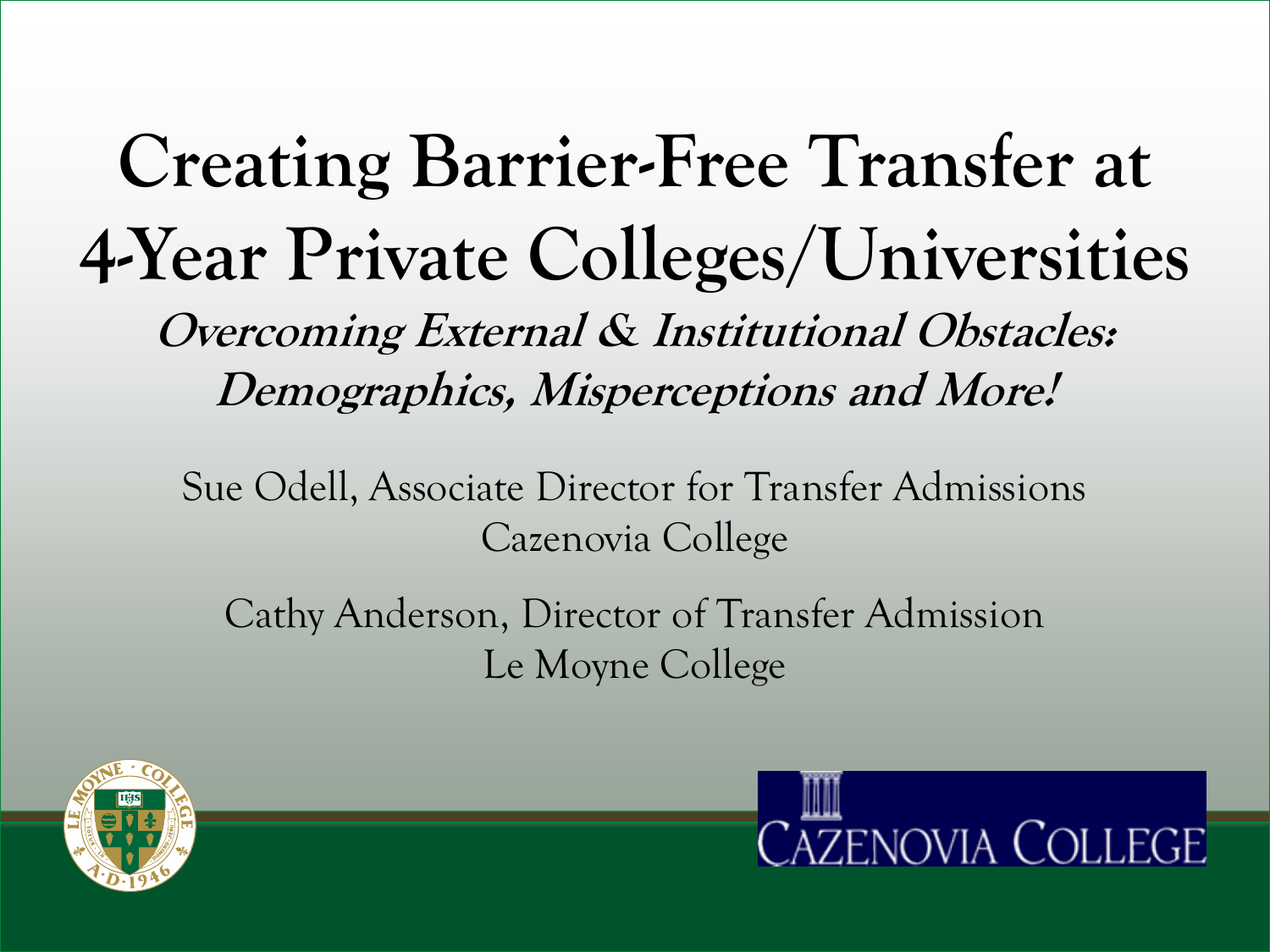# **External Challenges**

- Demographics
- Decline in TR enrollment
- Enhanced competition
- Stealth prospects
- Work, family, school balance
- **Misperceptions**
- Others?



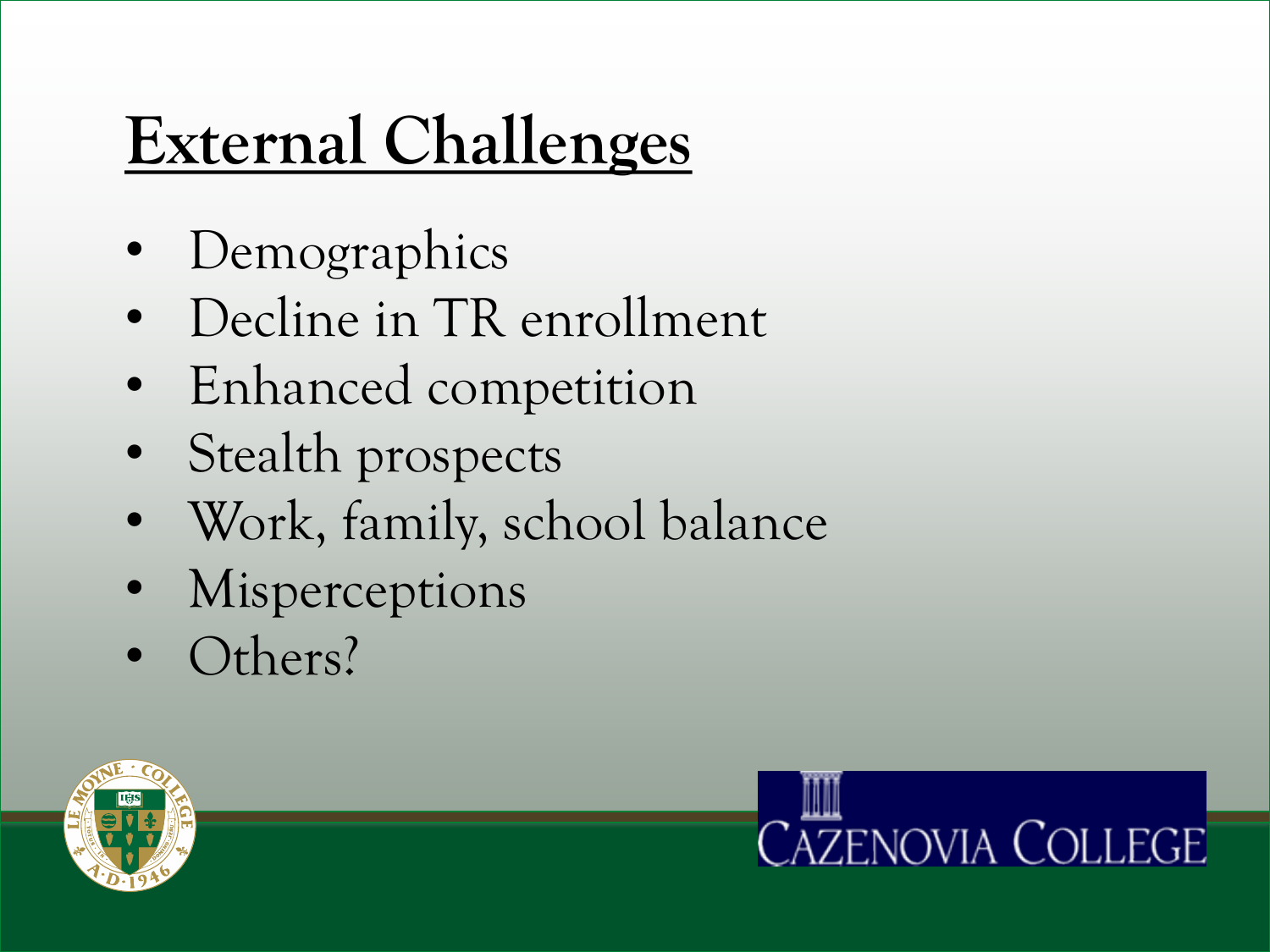#### To which types of four-year colleges did students transfer?





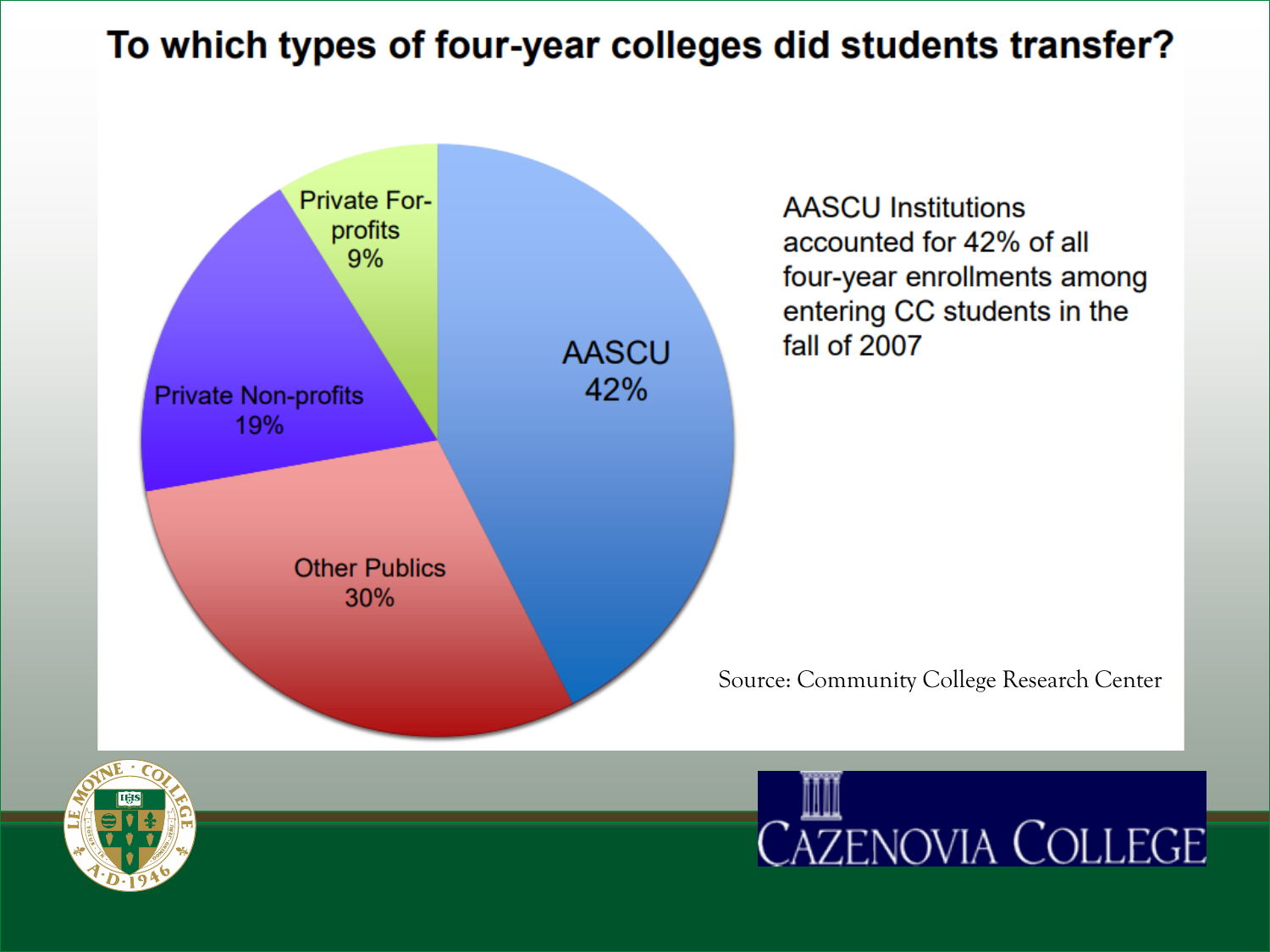



Percentages do not sum to 100%, because respondents could choose more than one option.  $n = 6,079$ .

Source: Revealing Institutional Strengths and Challenges survey, North Carolina State University, 2019



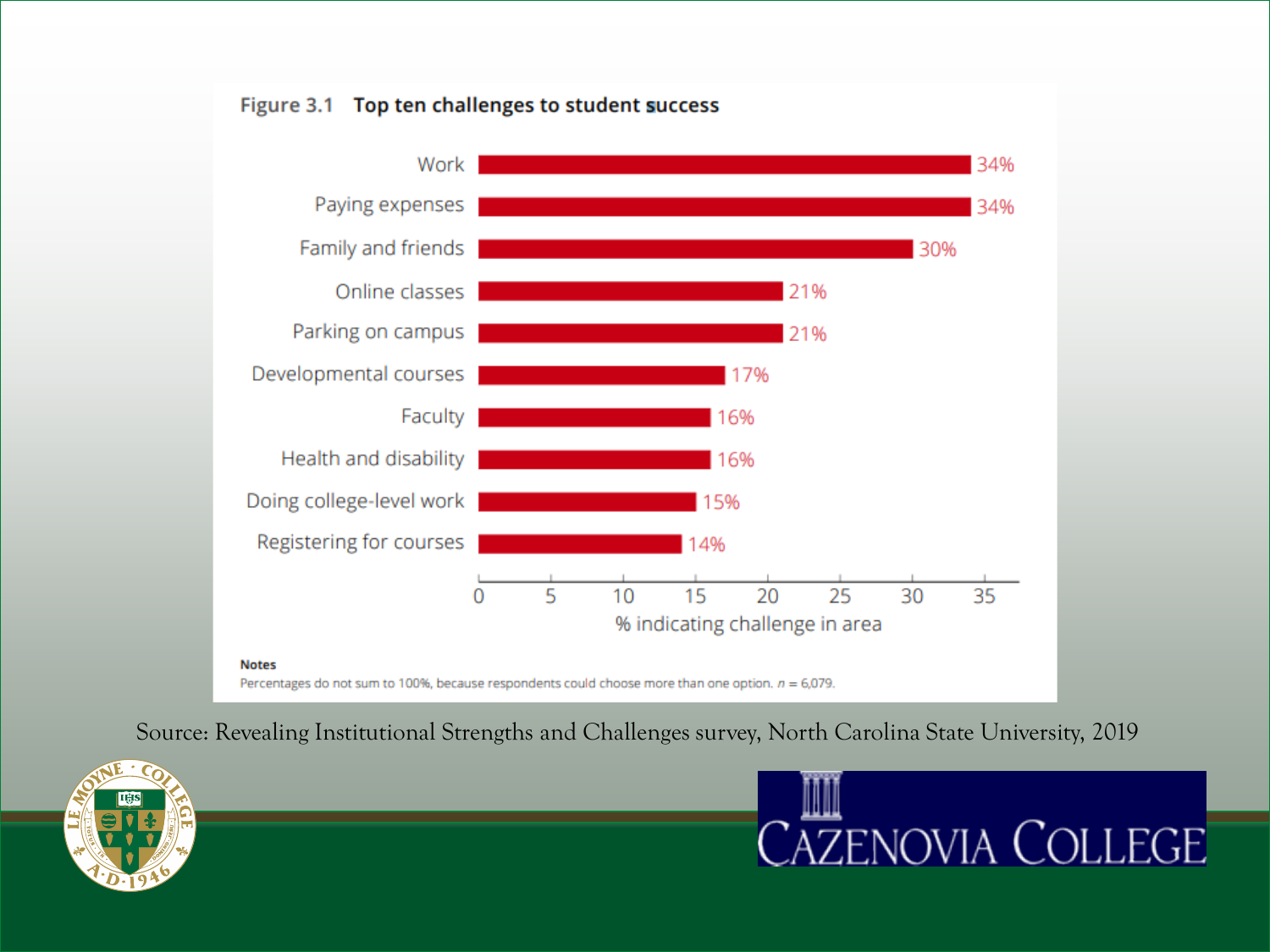## **Internal Obstacles**

- Core curriculum/General education
- Lack of clarity
	- Transfer credit
	- Time to degree
- Transfer credit loss
- Transfer paths unclear
- Registration for courses/appropriate schedule
- Fewer scholarship opportunities/lower discount rates
- Transfer stigma
- Others?



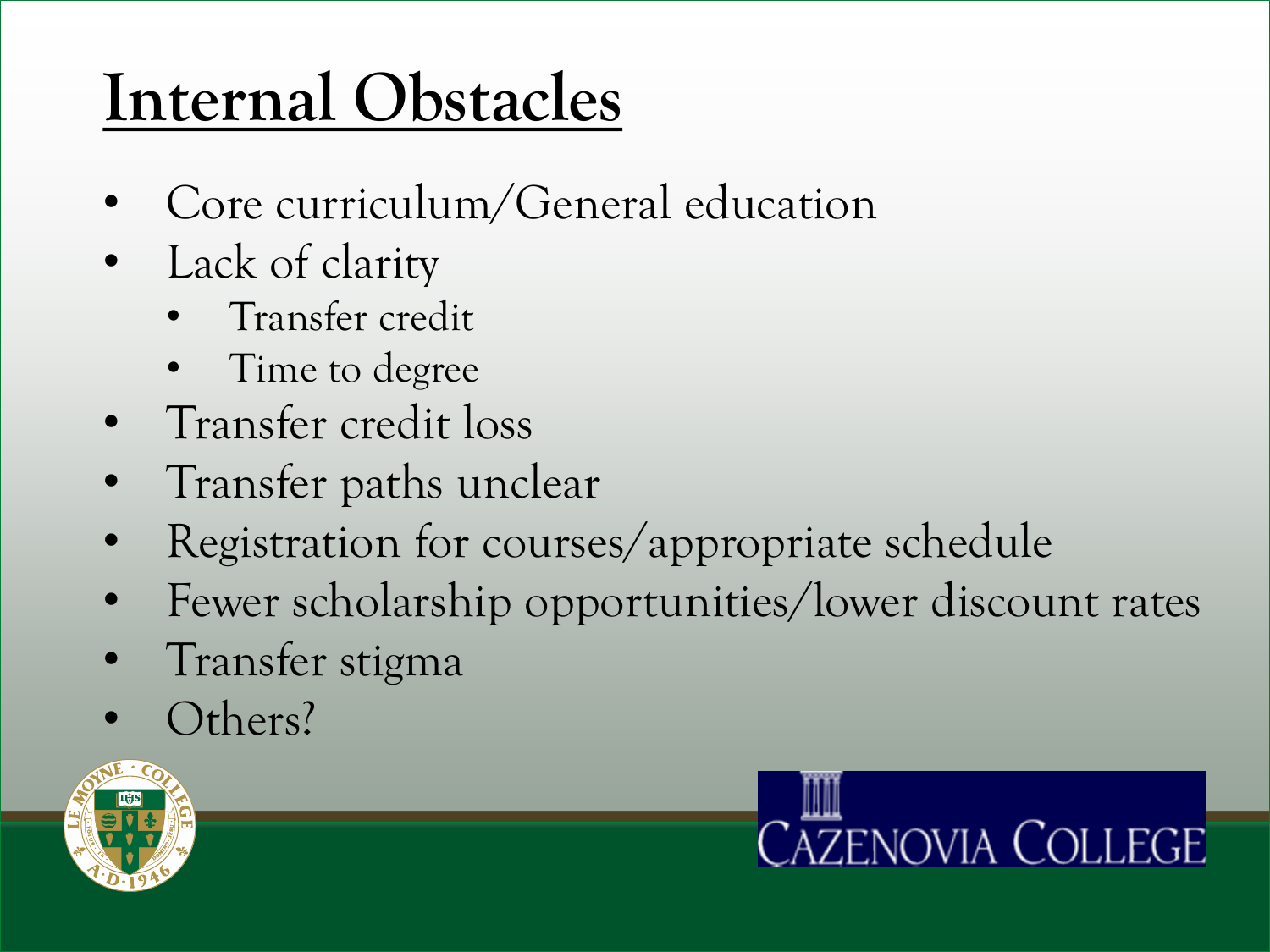

Just 58% of students successfully transferred 90% of their credits.

Source: BPS data, Monaghan & Attewell, 2015.



And 15% can't transfer any credits at all.



Students who can transfer 90% of their credits were 2.5x more likely to get their bachelor's degree, compared to those who transfer half or less.

**CAZENOVIA COLLEGE**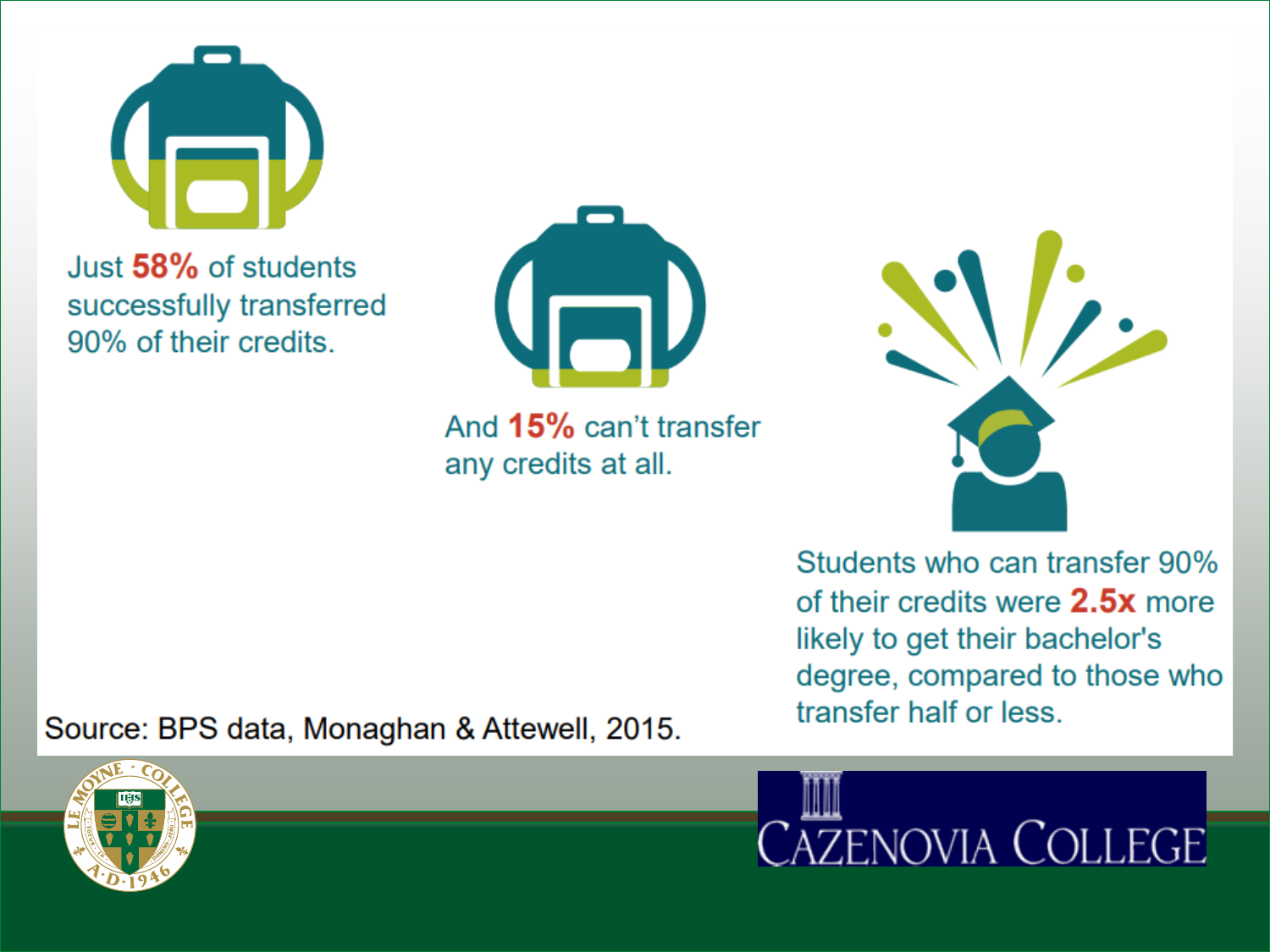#### Enrollment Patterns among ~100K Bachelor's Degree **Completers who Started at a Community College**

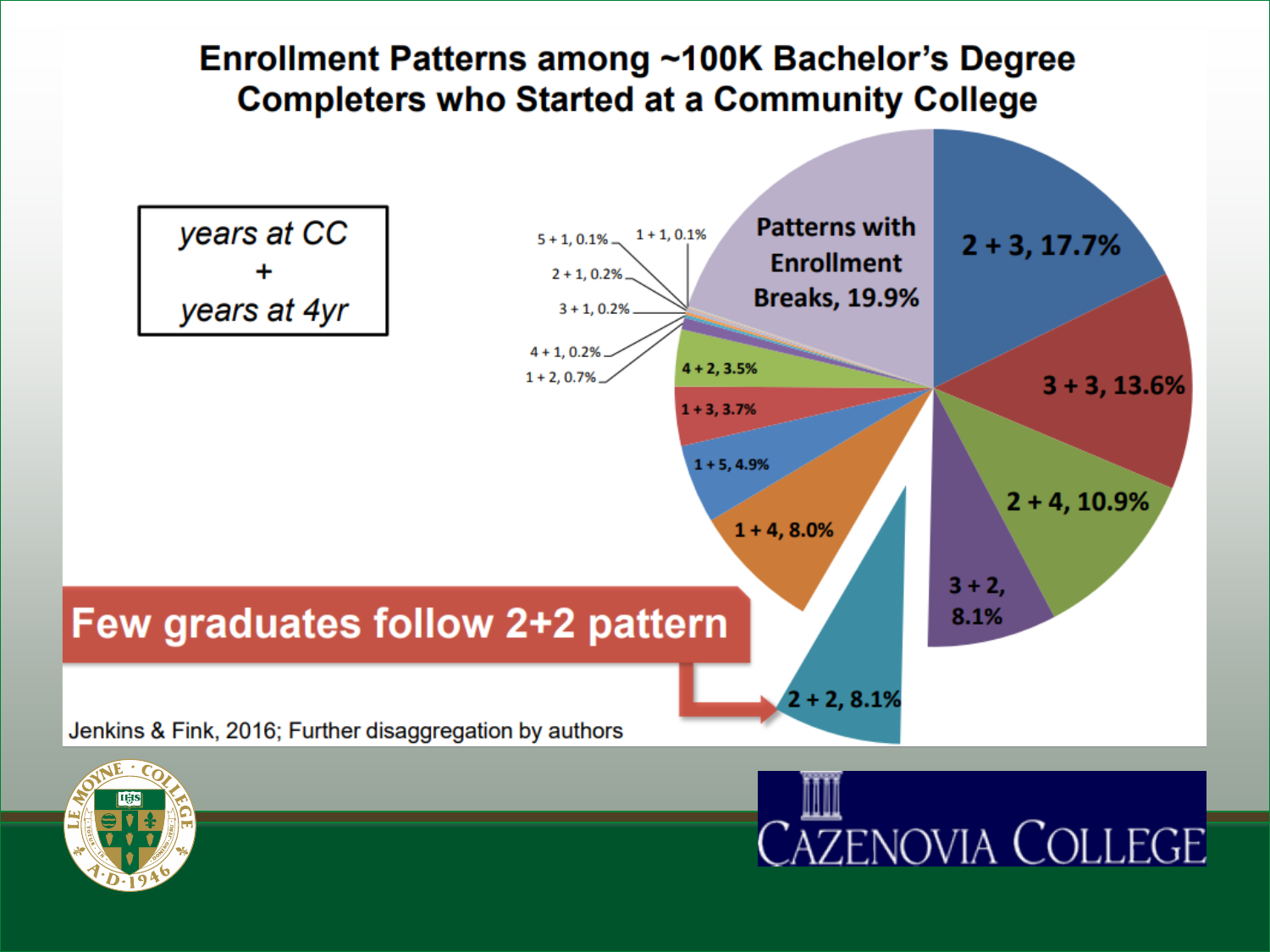## **Breakout Groups (10-15 minutes)**

- Discuss the following topics:
	- How we can break down barriers on our campuses?
	- How can we develop transfer advocates both internally and externally?



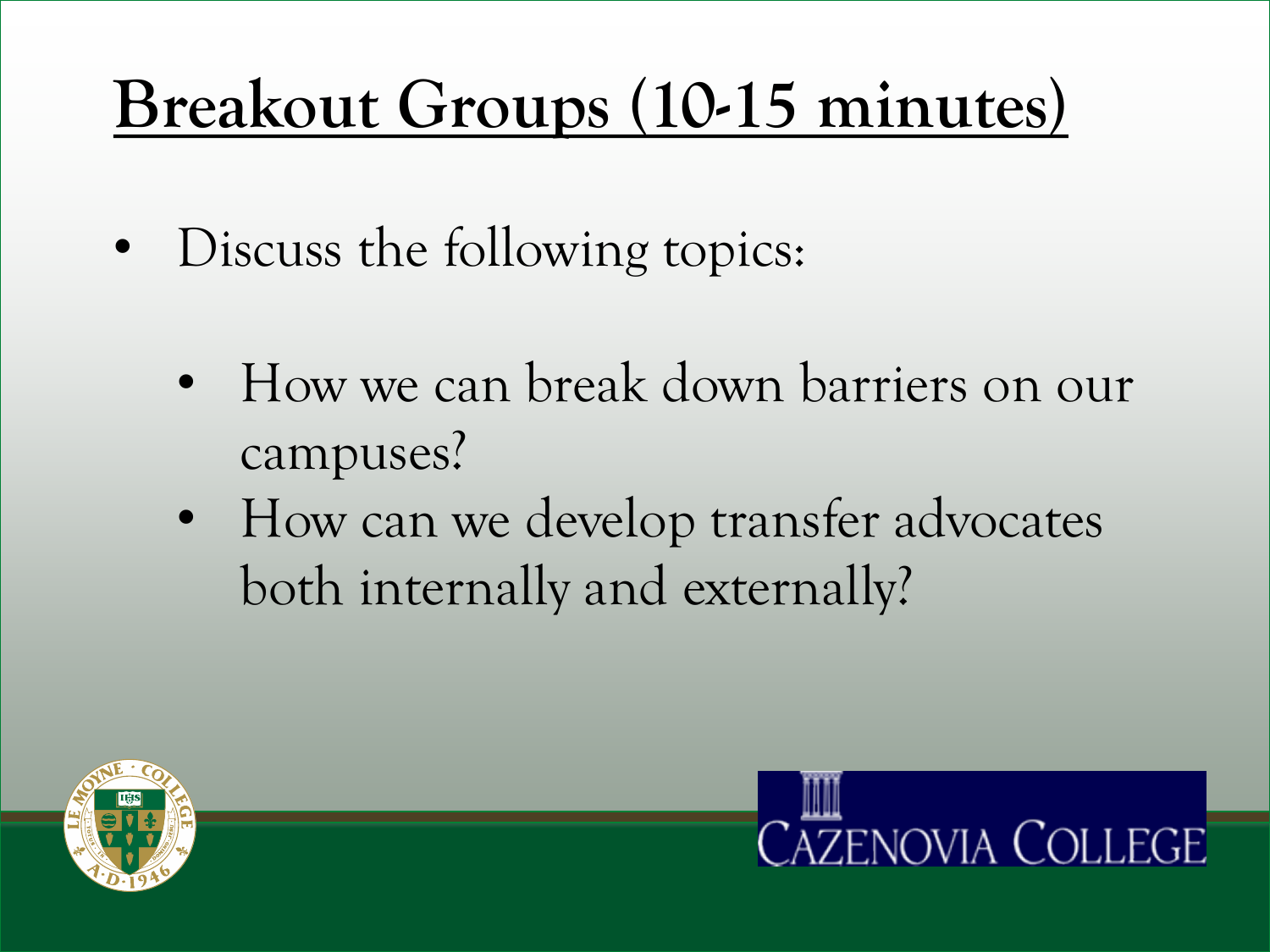#### **Reports from Breakout Groups**



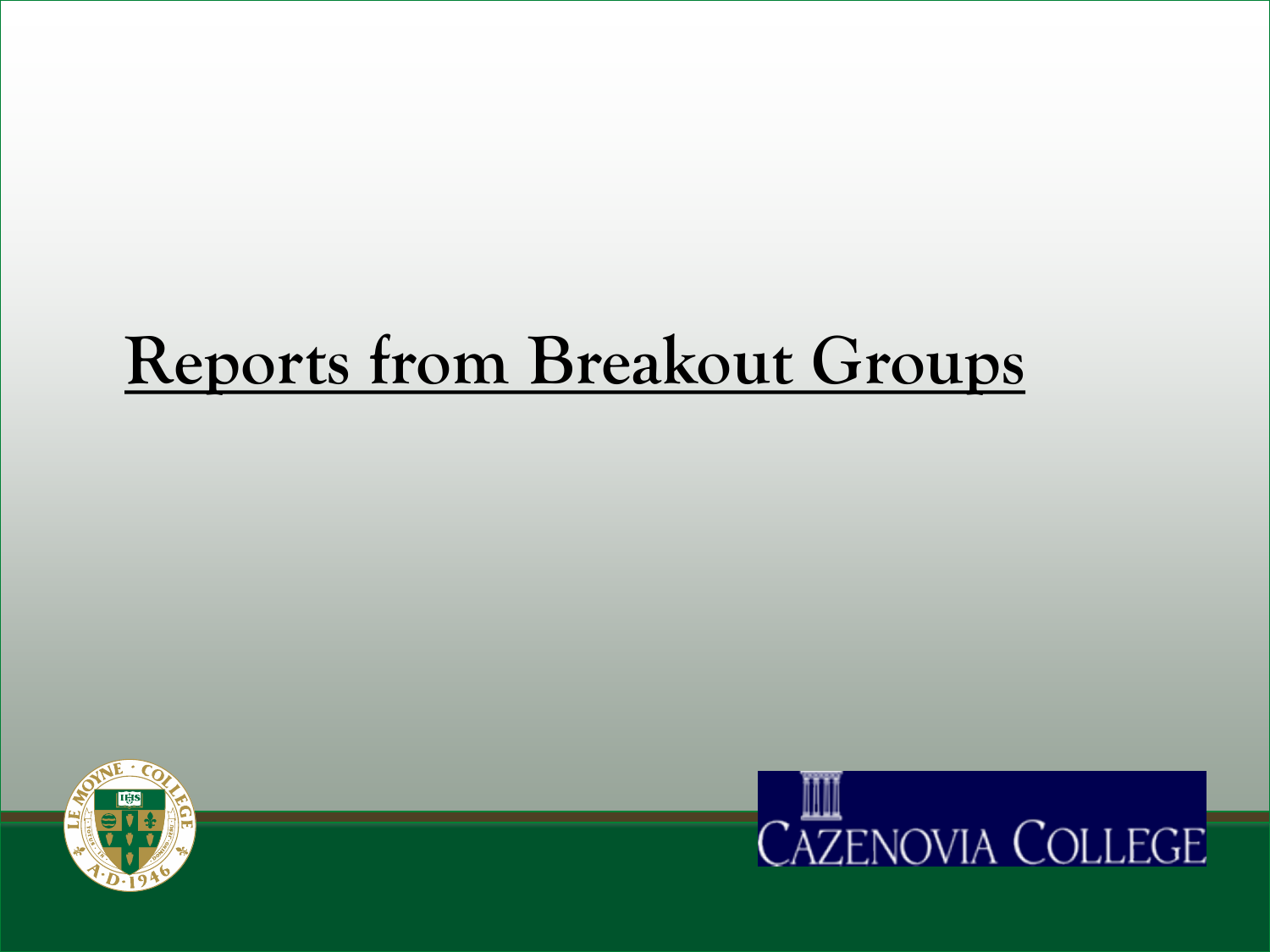## **Breaking Down Barriers**

- Make transfer students a priority
	- Make information easy to find
	- Timely communication
	- Competitive scholarships/aid
	- Provide specific transfer student advising
	- Internal support network
- Build strong transfer partnerships
	- Internally and externally
- Create clear pathways with partner CCs



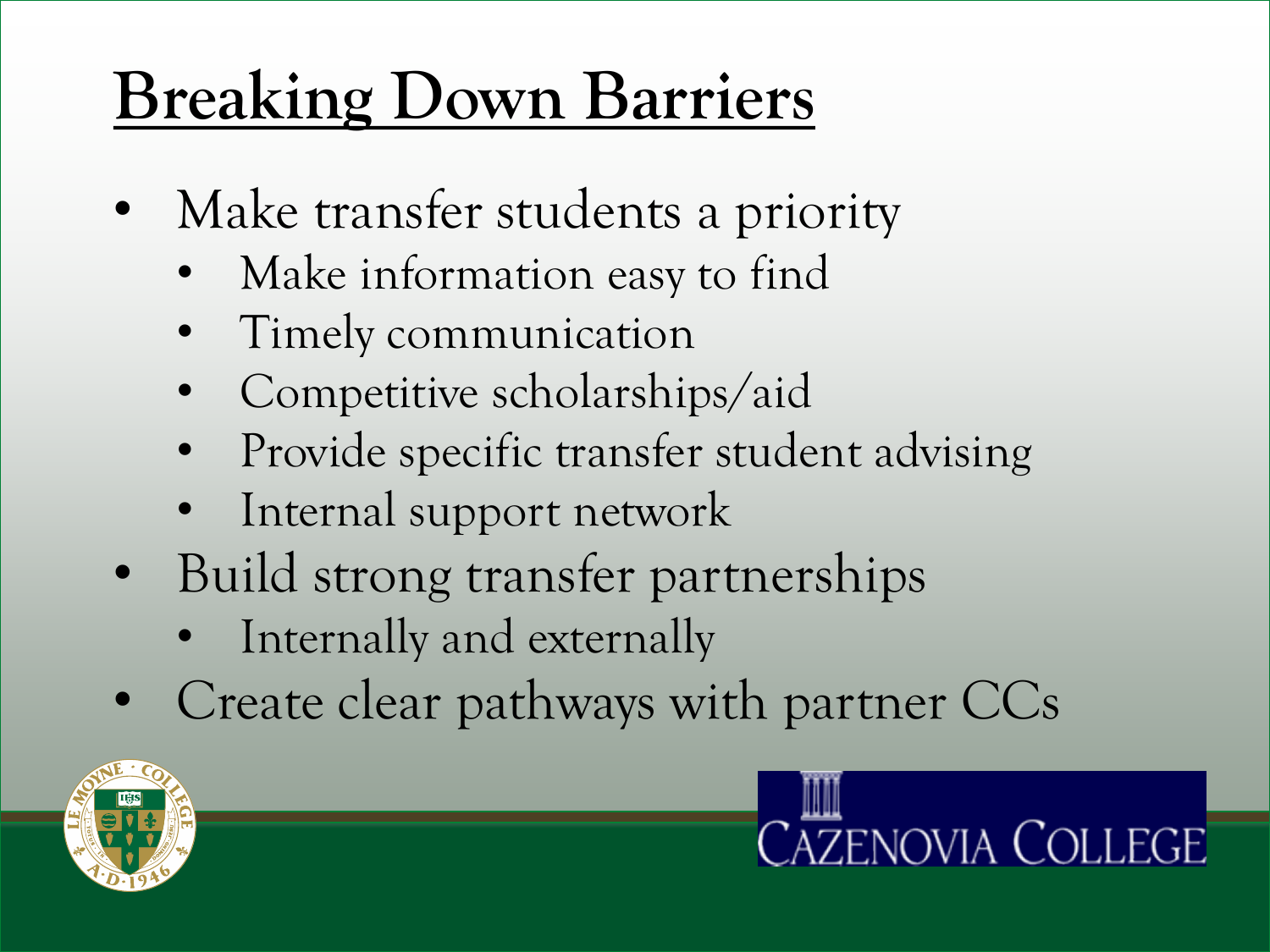## **Developing Transfer Advocates**

- Use data, data, data!
- Find your on campus partners
- Involve faculty
- Create transfer initiatives/advisory boards
	- Internal and external